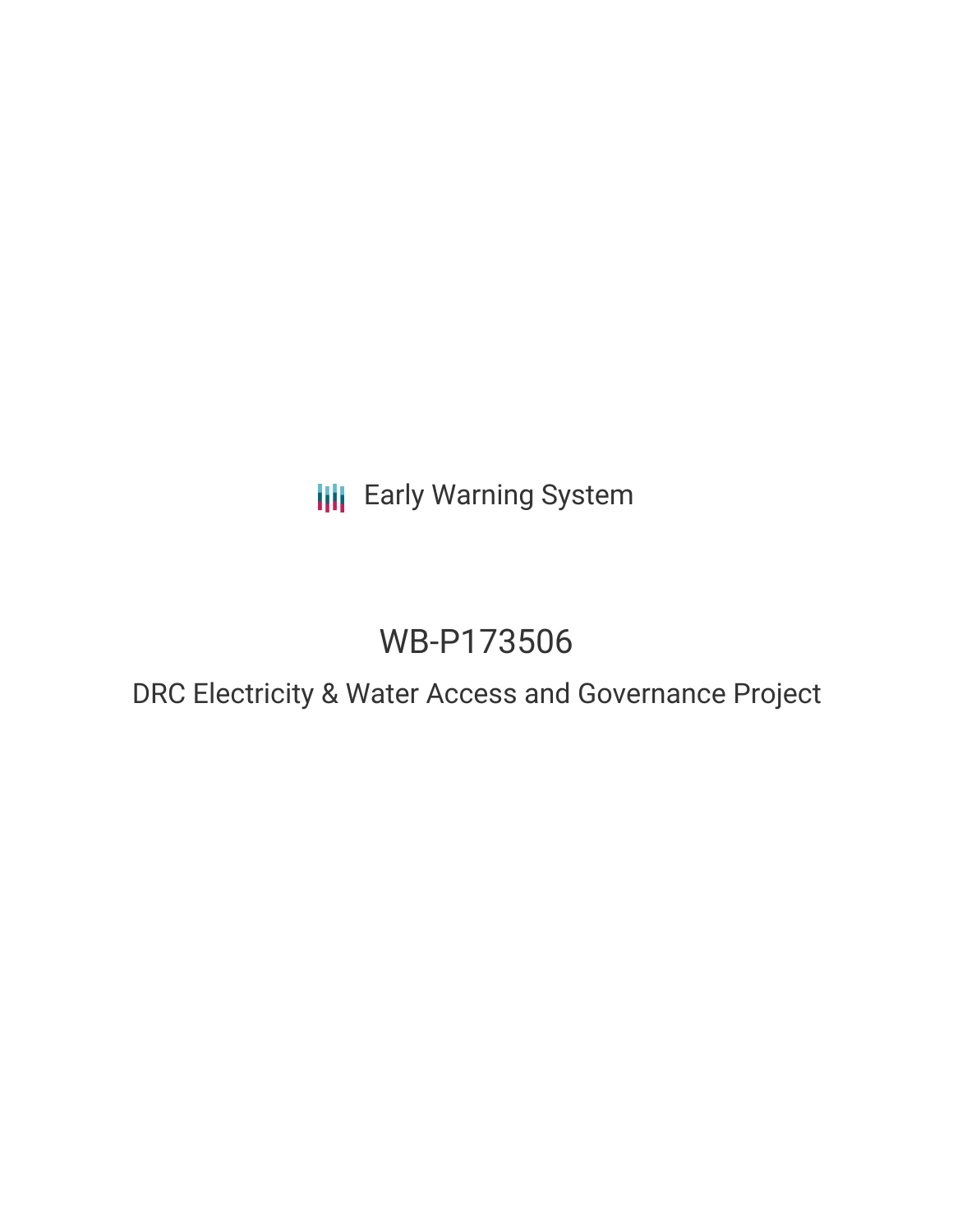

## **Quick Facts**

| <b>Countries</b>              | Congo, Democratic Republic of                  |
|-------------------------------|------------------------------------------------|
| <b>Financial Institutions</b> | World Bank (WB)                                |
| <b>Status</b>                 | Proposed                                       |
| <b>Bank Risk Rating</b>       | U                                              |
| <b>Borrower</b>               | GOVERNMENT OF THE DEMOCRATIC REPUBLIC OF CONGO |
| <b>Sectors</b>                | Energy, Water and Sanitation                   |
| <b>Investment Type(s)</b>     | <b>Advisory Services</b>                       |
| <b>Loan Amount (USD)</b>      | \$500.00 million                               |
| <b>Project Cost (USD)</b>     | \$500.00 million                               |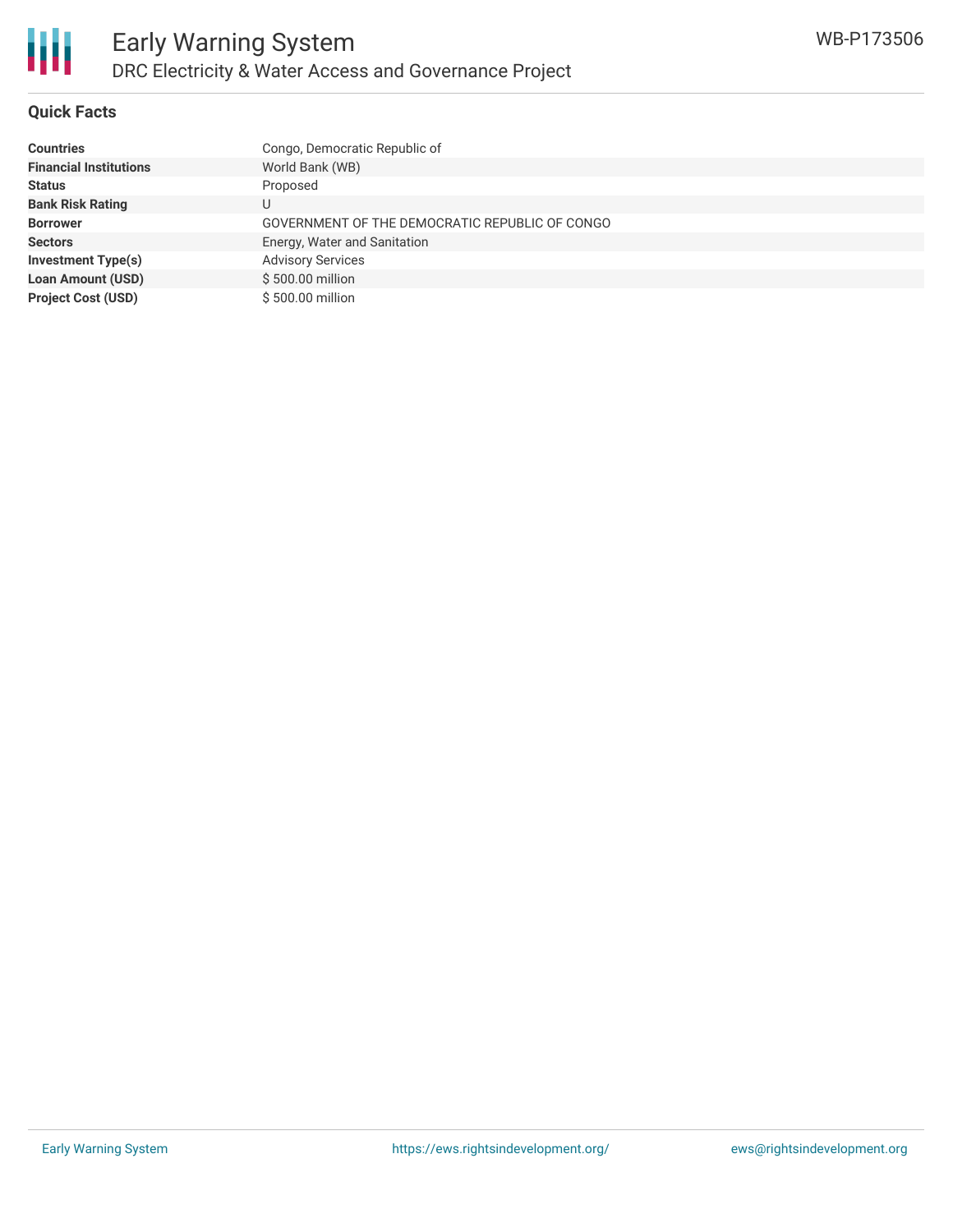

## **Project Description**

According to the bank website, the development objective of the project is to (i) expand access to renewable-based electricity, water, and sanitation in targeted cities, (ii) improve SNEL operational performance, and (iii) improve water service operations in Goma and Kananga through decentralization.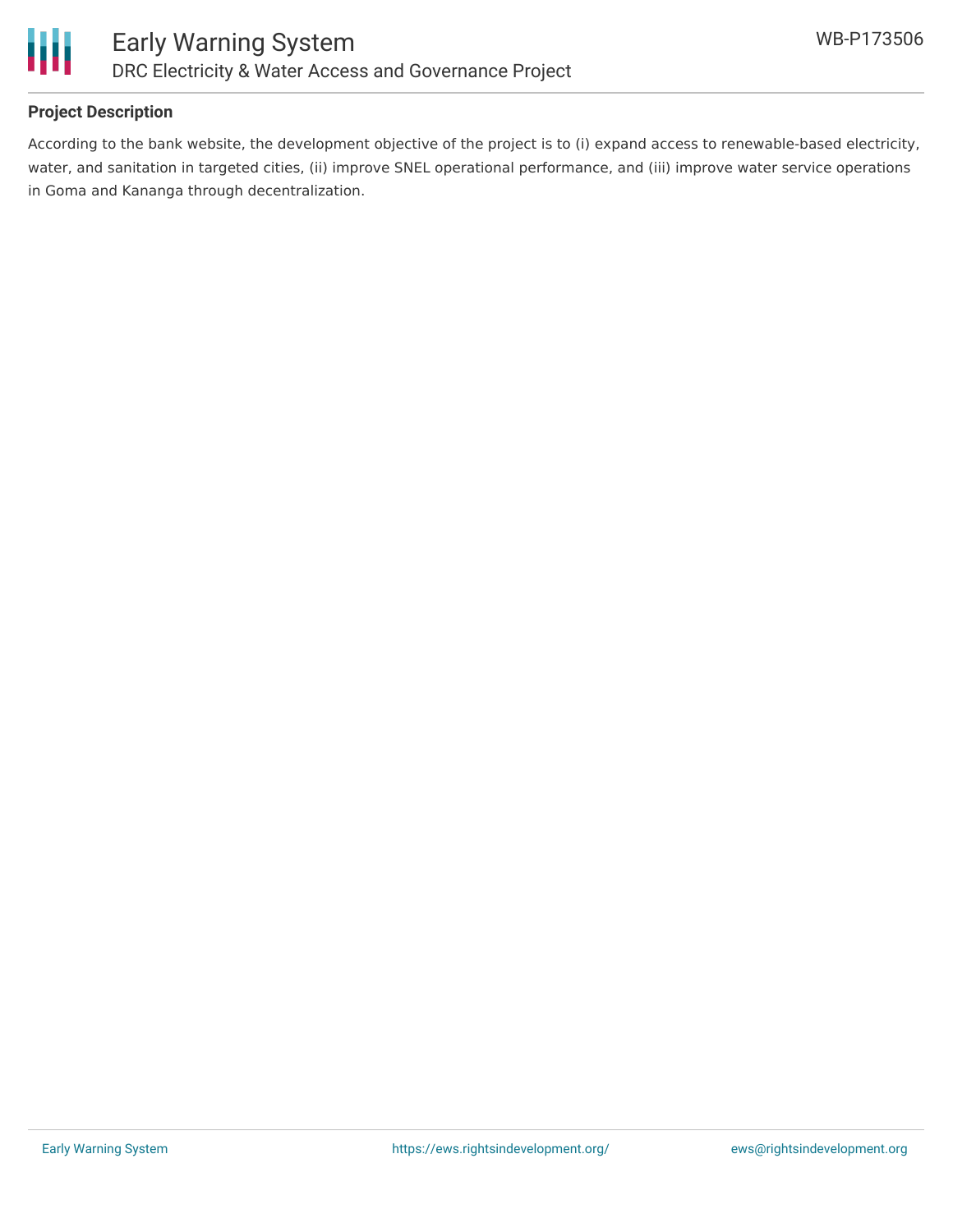

## **Investment Description**

World Bank (WB)